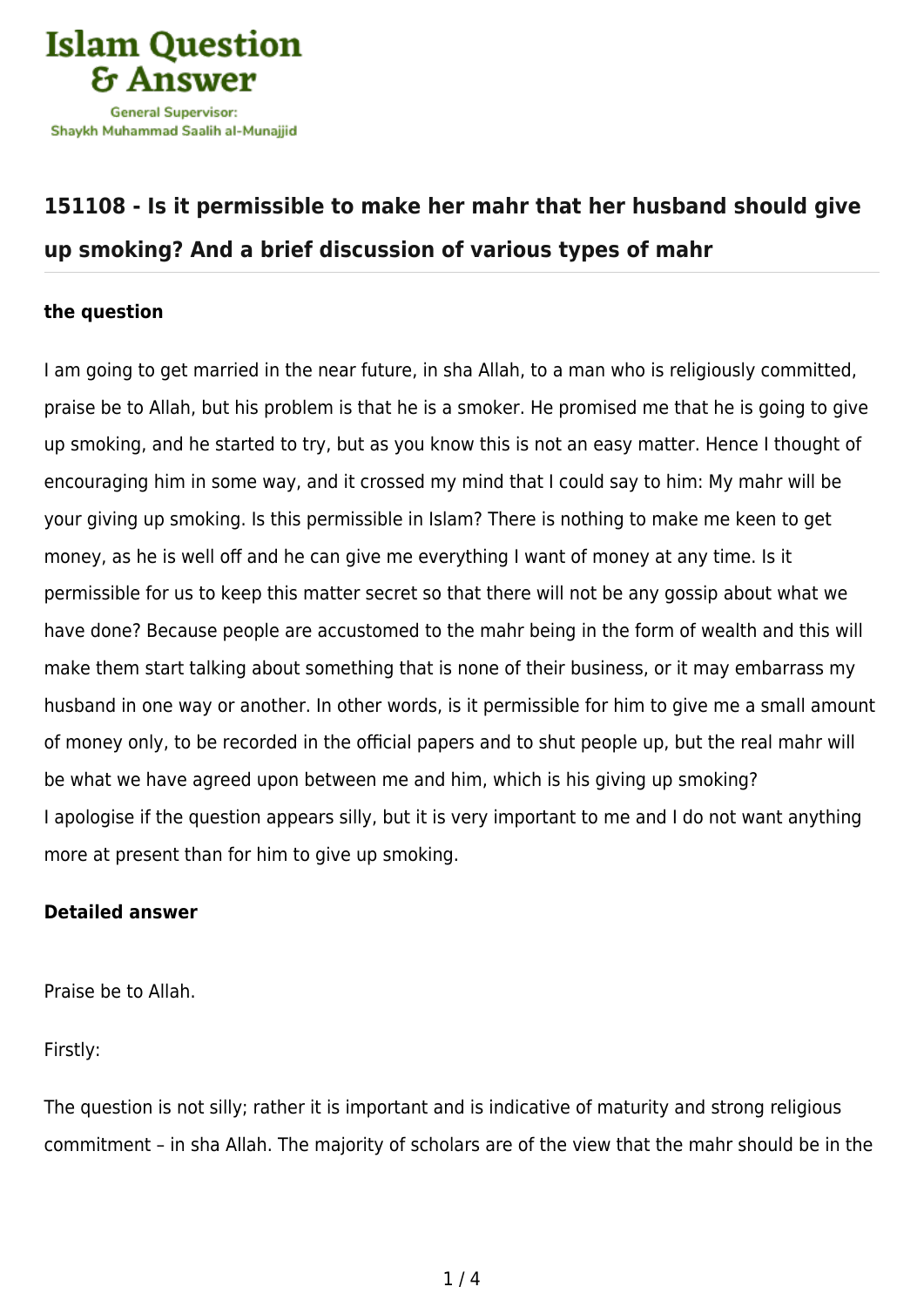

form of wealth or a benefit that one usually charges money for, such as teaching the woman permissible knowledge. This is indicated by the words of Allah (interpretation of the meaning):

"All others are lawful, provided you seek (them in marriage) with Mahr (bridal-money given by the husband to his wife at the time of marriage) from your property, desiring chastity, not committing illegal sexual intercourse"

[al-Nisa' 4:24].

It says in al-Mawsoo'ah al-Fiqhiyyah (39/155, 156):

The majority of fuqaha' – the Maalikis, Shaafa'is and Hanbalis – are unanimously agreed that anything that may be given in return for something or anything that has a value or any benefit (or service) one may be paid for is permissible to give as a mahr.

The Hanafis stated clearly that the mahr is what is regarded as valued items by people. So if the couple stipulate items that have a value (as the mahr), then it is valid, and if the items have no value, it is not valid. End quote.

The majority are of the view that it is permissible for the mahr to be a benefit (or service) for which one usually charges money.

It also says (39/156):

The Maalikis, according to the well-known view, and the Shaafa'is and Hanbalis are of the view that it is permissible for a benefit (or service) to be the mahr, based on their principle that any benefit (or service) for which one is usually paid may be named as the mahr, so it is permissible to make the benefit or use of his house or his mount or his servant for one year the mahr for his wife, or to make the mahr his serving her in agriculture or building a house or sewing a garment, or taking her for Hajj, for example. End quote.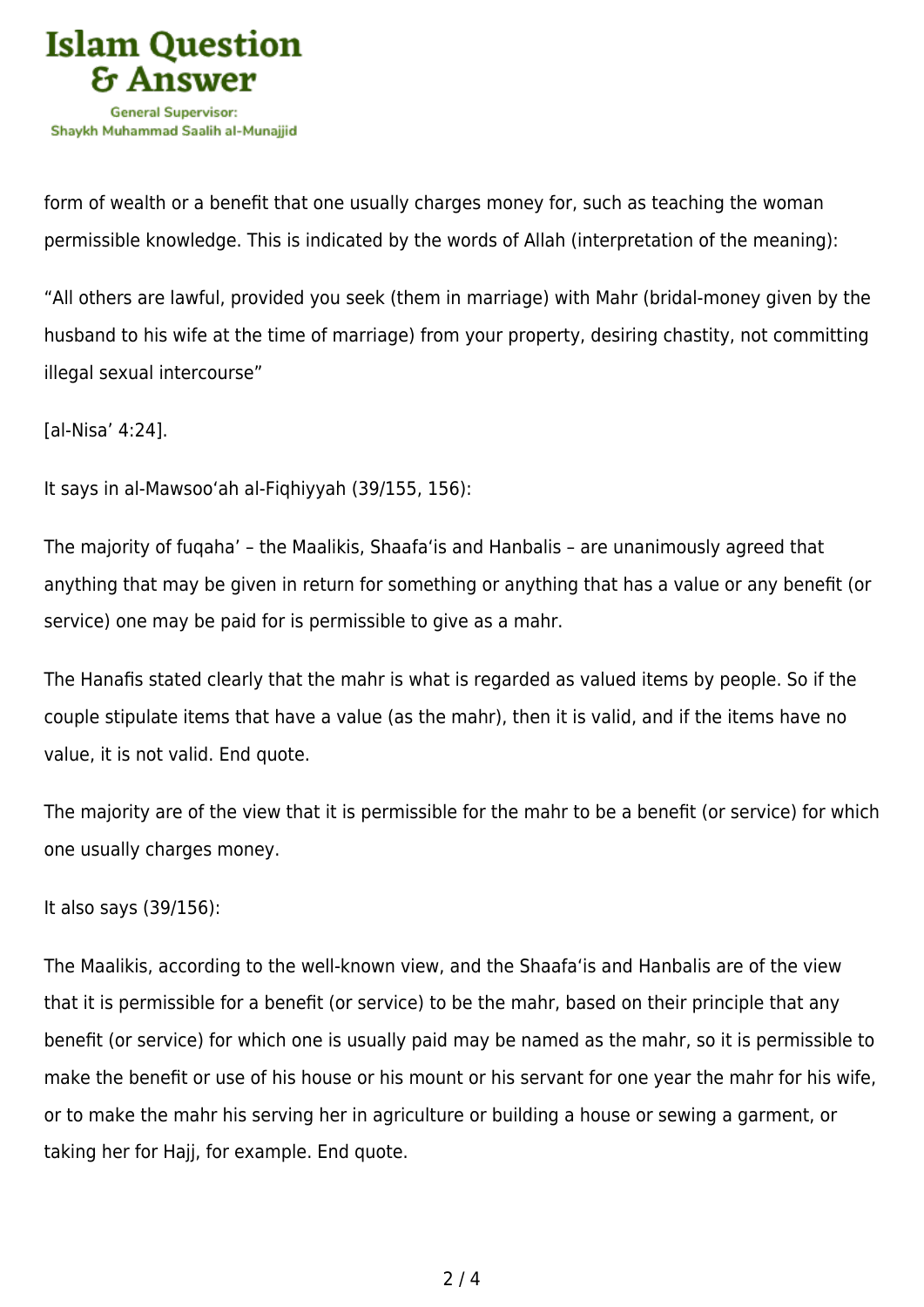

Thus it becomes clear that the four imams do not allow the type of mahr that you are asking about, and they regarded it as not valid.

But it was narrated that Umm Sulaym (may Allah be pleased with her) stipulated to Abu Talhah that he should become Muslim, and she made his becoming Muslim her mahr.

It was narrated that Anas (may Allah be pleased with him) said: Abu Talhah proposed to Umm Sulaym, and she said: By Allah, a man like you, O Abu Talhah, is not to be rejected, but you are a kaafir man and I am a Muslim woman, and it is not permissible for me to marry you. But if you become Muslim, that will be my mahr and I will not ask you for anything else. So he became Muslim and that was her mahr.

Thaabit said: I never heard of any woman whose mahr was more noble than Umm Sulaym, as Islam was her mahr.

Narrated by al-Nasaa'i (3341); classed as saheeh by Ibn Hajar in Fath al-Baari (9/115) – and he refuted those who criticised its text – and it was classed as saheeh by al-Albaani in Saheeh al-Nasaa'i.

Al-Nasaa'i included these two reports in a chapter entitled Baab al-Tazweej 'ala al-Islam (Chapter on Accepting marriage proposal in return for (the man) becoming Muslim).

In this case it is stipulated that the husband becomes Muslim, and that is the mahr. And this is definitely not wealth or property.

But it may be understood that this applies only to a person becoming Muslim, because of the great benefit in that, or it may be understood by analogy that it can be stipulated that the husband do some act of worship or give up some sin.

Whatever the case, what should be done so that the mahr will be valid beyond any shadow of a